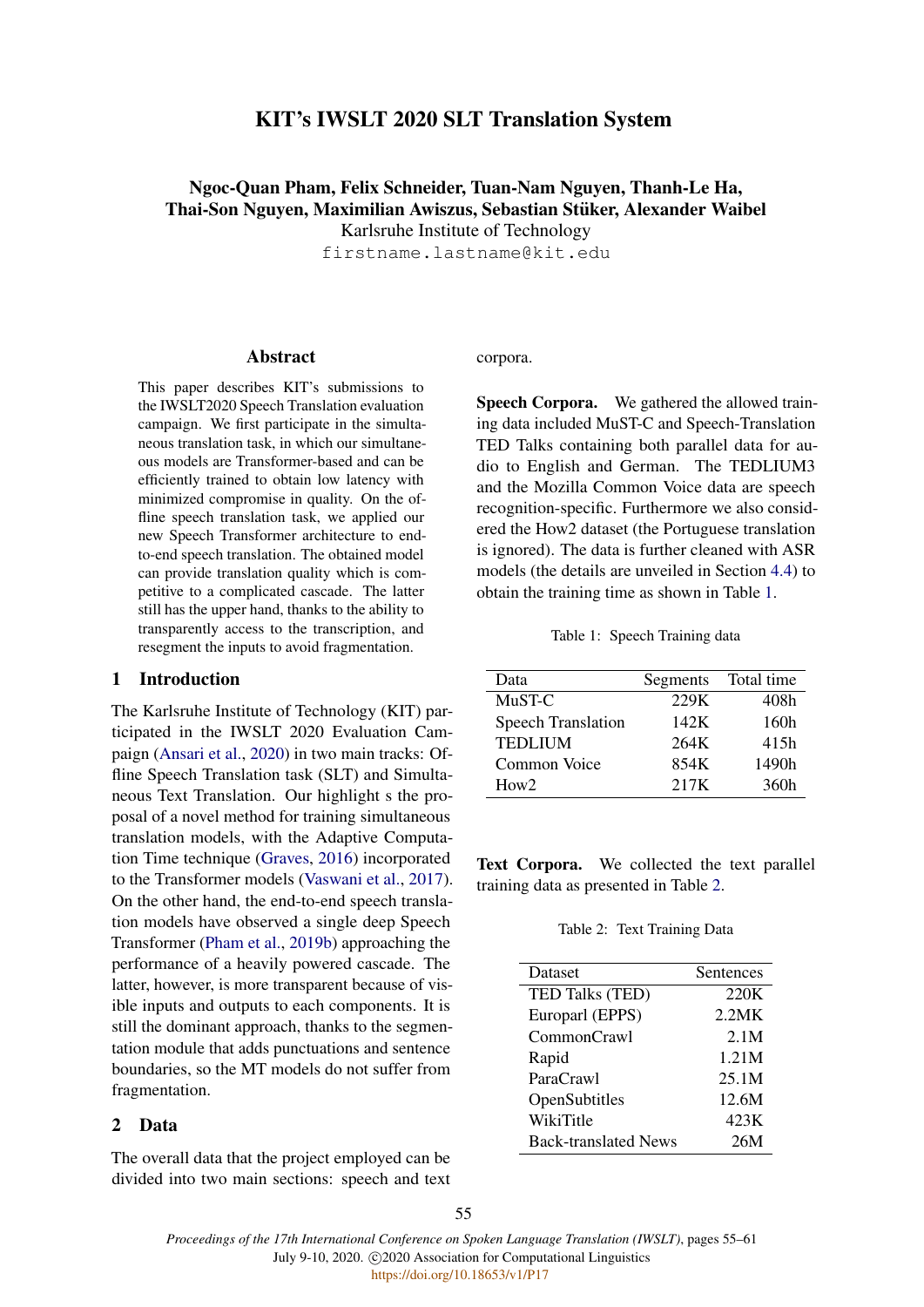#### 3 Simultaneous Speech Translation

For simultaneous speech translation, we deploy a novel model on the text-to-text task based on Adaptive Computation Time (ACT, [Graves](#page-5-1) [\(2016\)](#page-5-1)). At each decoder step, the model makes a decision on whether to READ another input token or to WRITE an output token (c. f. [Raffel et al.](#page-6-2) [\(2017\)](#page-6-2)).

In our case, these decisions are made by a mechanism based on ACT: At each decoder step, we calculate a probability distribution over the encoder timesteps, representing the prediction where the decoder should halt and WRITE an output. Specifically, for decoder step  $i$ , we calculate:

$$
p_i^n = \sigma(\text{ENERGY}(s_i^n))
$$
 (1)

$$
N(i) = \min\{n' : \sum_{n=1}^{n'} p_i^n \ge 1 - \epsilon\}
$$
 (2)

$$
R(i) = 1 - \sum_{n=1}^{N(i)-1} p_i^n
$$
 (3)

$$
\alpha_i^n = \begin{cases} R(i) & \text{if } n = N(i) \\ p_i^n & \text{otherwise} \end{cases}
$$
 (4)

It follows from the definition that  $\alpha_i$  is a probability distribution. We use this distribution along with the attention mechanism from [Arivazhagan](#page-5-2) [et al.](#page-5-2) [\(2019\)](#page-5-2) to calculate the encoder-decoder attention. In order to incentivise the model to keep the delays short, we employ the *ponder loss* in addition to the usual cross-entropy:

$$
L(\theta) = -\sum_{(\mathbf{x}, \mathbf{y})} \log p(\mathbf{y}|\mathbf{x}; \theta) + \lambda \mathcal{C}(\mathbf{n}) \tag{5}
$$

$$
C = \sum_{i=1}^{|x|} N(i) + R(i)
$$
 (6)

For more information on the ponder loss, see [\(Graves,](#page-5-1) [2016\)](#page-5-1). By varying the parameter  $\lambda$ , we can produce systems with different latency regimes. However, each model produces many different latency-quality tradeoffs during training.

We use sentencepiece [\(Kudo and Richardson,](#page-5-3) [2018\)](#page-5-3) to create a shared 37000 word BPE dictionary for source and target. We then train an offline transformer [\(Vaswani et al.,](#page-6-0) [2017\)](#page-6-0) model with relative self-attention [\(Dai et al.,](#page-5-4) [2019\)](#page-5-4). Based on this, we train several ACT models with  $\lambda$  varying from 0.15 to 0.7. For all models, we use the Adam optimizer [\(Kingma and Ba,](#page-5-5) [2015\)](#page-5-5). We train the offline

model for 200 000 steps, varying the learning rate from  $2.5 \cdot 10^{-4}$  to 0 with a cosine schedule, then train each of the simultaneous models for 1000 steps with initializing parameters from the offline model. All models use the transformer "base" configuration (layer size 512, feed-forward size 2048, 8 attention heads, 6 layers in encoder and decoder). Because the evaluation primarily measures delay in terms of tokens, not time, we could have used a larger model, but we decided to choose our model for a more realistic scenario where evaluation time is an important factor.

### 4 Offline Speech Translation

We participate to the offline speech translation task using two different approaches: cascade and endto-end. In the cascade, the audio inputs are fed into our Speech Recognition component (ASR - Section [4.1\)](#page-1-0), then the outputs will go through a Segmentation module (Section [4.2\)](#page-2-0) to have wellformed inputs prior to our Machine Translation module (MT - Section [4.3\)](#page-2-1). The outputs of our MT are the final outputs of the cascade system. On the other hand, the end-to-end approach, as its name suggests, performs trainings for a single model from the English audio inputs to produce text outputs in German (Section [4.4\)](#page-3-0).

#### <span id="page-1-0"></span>4.1 Speech Recognition

Data preparation and Segmentation tool We used two different training data sets for this evaluation. Having collected all audios from the TED-LIUM and How2 corpora provided by the organizer, we then generated 40 features of Melfilterbank coefficients for ASR training models using Janus Recognition Toolkit. We use Sentence-Piece toolkit [\(Kudo and Richardson,](#page-5-3) [2018\)](#page-5-3) to train and create 4000 different byte-pair-encoding (BPE) for all models. After that, the WerRTCVAD toolkit [\(Wiseman,](#page-6-3) [2016\)](#page-6-3) was used to segment the audio in two unsegmented datasets.

Model We only focus on sequence-to-sequence ASR models, which are based on two different network architectures: The long short-term memory (LSTM) and the Transformer. Our LSTM-based models consist of 6 bidirectional layers of 1024 units for the encoder and 2 unidirectional layers for the decoder [\(Nguyen et al.,](#page-6-4) [2019\)](#page-6-4). Our transformerbased models presented in [\(Pham et al.,](#page-6-1) [2019b\)](#page-6-1) consist of 32 blocks for the encoder and 12 blocks for the decoder. Inputs to the LSTM model are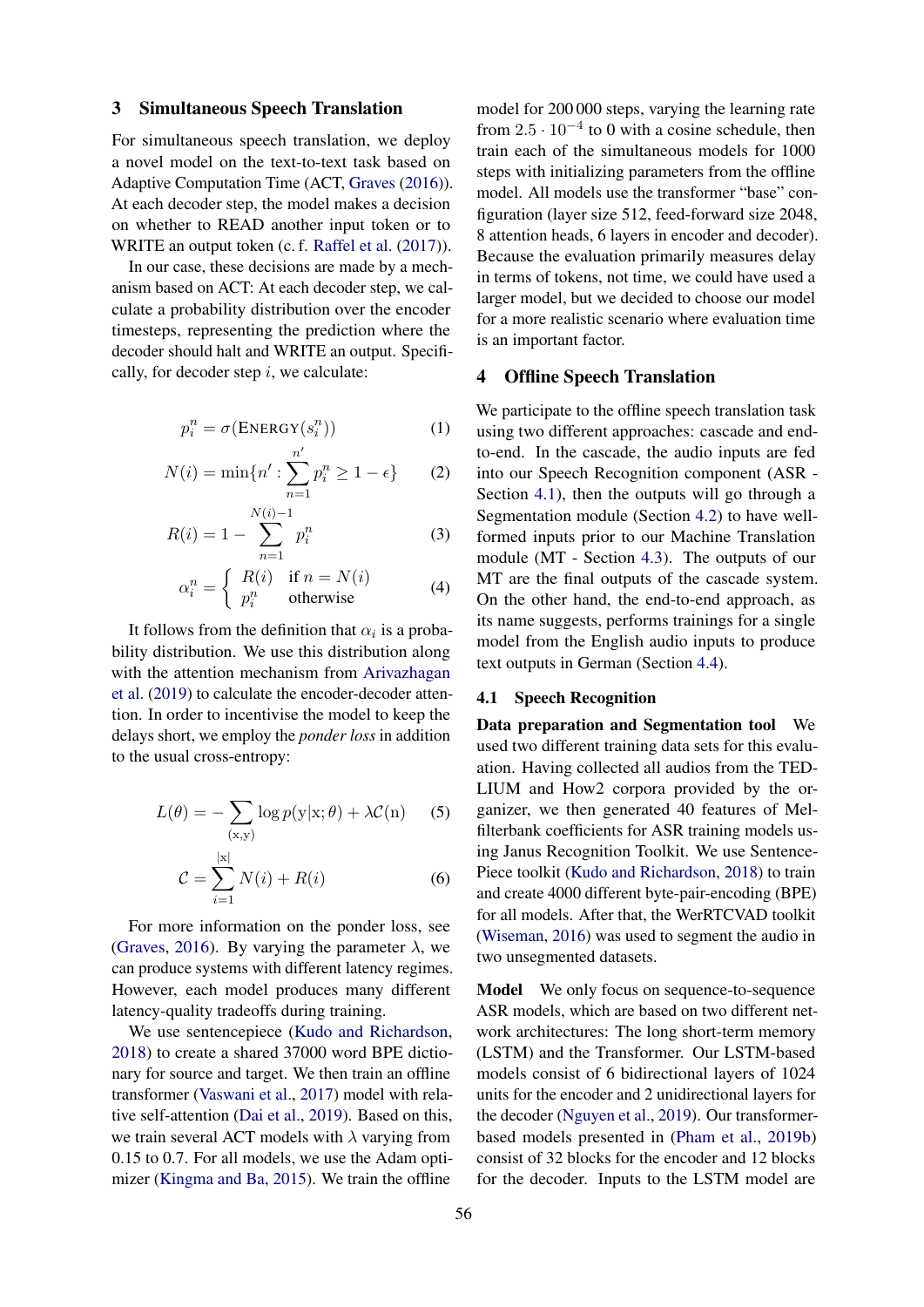Mel-filterbank features with 40 coefficients. For the Transformer model, we concatenated 4 consecutive features, then combined them with the position information and put them to the self-attention blocks. For LSTM regularization, we applied the dropout rate 0.35 in all LSTM layers, and the embedding dropout rate 0.35 for LSTM. For Transformer regularization, we applied dropout of rate is 0.5 and Stochastic Layers in our models [\(Pham](#page-6-1) [et al.,](#page-6-1) [2019b\)](#page-6-1).

#### <span id="page-2-0"></span>4.2 Segmentation

Automatic speech recognition (ASR) systems typically do not generate punctuation marks or reliable casing. Using the raw output of these systems as input to MT causes a performance drop due to mismatched train and test conditions. To create segments and better match typical MT training conditions, we use a monolingual NMT system to add sentence boundaries, insert proper punctuation, and add case where appropriate before translating [15]. The idea of the monolingual machine translation system is to translate from lower-cased, withoutpunctuation text into text with case information and punctuation.

This year, we reuse the segmentation model from [\(Pham et al.,](#page-6-5) [2019a\)](#page-6-5). We ultilize a transformerbased NMT system to to translate from an English sentence into a sequence of punctuation and casing notations. The training data for that are EPPS, NC and a filtered version of the ParaCrawl corpus. Then, we fine-tune the model on the TED corpus. For more details, please refer to [\(Pham](#page-6-5) [et al.,](#page-6-5) [2019a\)](#page-6-5).

#### <span id="page-2-1"></span>4.3 Machine Translation

Data Preparation. This year, we use an approximating of 70 millions sentence pairs, coming from TED, EPPS, NC, CommonCrawl, ParaCrawl, Rapid and OpenSubtitles corpora, including around 26 millions back-translation sentence pairs. The data are applied tokenization and smart-casing using the Moses scripts. Furthermore, we segment words into subword units using BPE method [\(Sen](#page-6-6)[nrich et al.,](#page-6-6) [2016\)](#page-6-6). The smartcasing and BPE model are trained on what we call clean datasets (TED, EPPS, NC and CommonCrawl), with the number of BPE merging operation of 40000, jointly learned from English and German sides.

Modeling and Training. Basically our translation system employs Transformer-based encoderdecoder model [\(Vaswani et al.,](#page-6-0) [2017\)](#page-6-0). Our model

comprises of a 12-layer encoder and 12-layer decoder, in which each layer' size is 1024, while the the inner size of feed-forward network inside each layer is 4096. The notable different of our translation model compared to the original Transformer lays on the attention blocks. We implemented Relative Attention following the work of [\(Dai et al.,](#page-5-4) [2019\)](#page-5-4). The self-attention layers take into account the relative distances between the states instead of using an absolute position encoding scheme by adding the position vectors to the word embeddings. For the encoder, in order to distinguish the two directions of attention (forward and backward), we use negative distances for forward, and positive distances for backward. Each attention block is multihead attention with 16 heads. We also employ label smoothing in order to regularize the cross-entropy loss. Since we share the vocabularies of the source and target, we are able to tie the embedding weights of the encoder and decoder layers.

Since we utilize a large amount of data, we set dropout at 0.1 and trained for 300000 steps. We use the learning rate schedule with 8000 steps of warming up before linearly scaling down afterwards. We then average five best models according to perplexity on a validation set. We denote this as *Large* configuration.

Domain Adaptation. From the *Large* model, we perform fine-tuning on the TED data, which we consider the in-domain data for the task. In addition to the original TED data, we introduce some noises into a portion of that data and mix this noised data to the original one, then do the fine-tuning. The noises are simply produced by duplicating or deleting  $n$  words in some random positions conforming to some distributions<sup>[1](#page-2-2)</sup> and inserting or deleting a punctuation from the original sentence.

The main differences between the *Fine-tuning* configuration and the *Large* configuration is that we apply more strict regularizations, since the finetuning data is significantly smaller. Particularly, the dropout is now 0.3, word dropout [\(Gal and](#page-5-6) [Ghahramani,](#page-5-6) [2016\)](#page-5-6) is at 0.1 and we also implement switchout [\(Wang et al.,](#page-6-7) [2018\)](#page-6-7) with the rate of 0.95. Switchout is especially useful when we want to

<span id="page-2-2"></span><sup>&</sup>lt;sup>1</sup>The probability of whether the noise is introduced is  $p_{w\_noise} = 0.7$ . The distribution of duplicating and deleting a word is  $p_{w\text{-}manipulate} = (0.6, 0.4)$ . The distribution of how many words ranging from 1 to 3 ( $n = 1, 2, 3$ ) is  $p_{w_number} = (0.6, 0.35, 0.05)$ . Those distributions are deliberately chosen after we looked into the outputs of a validation set from our ASR.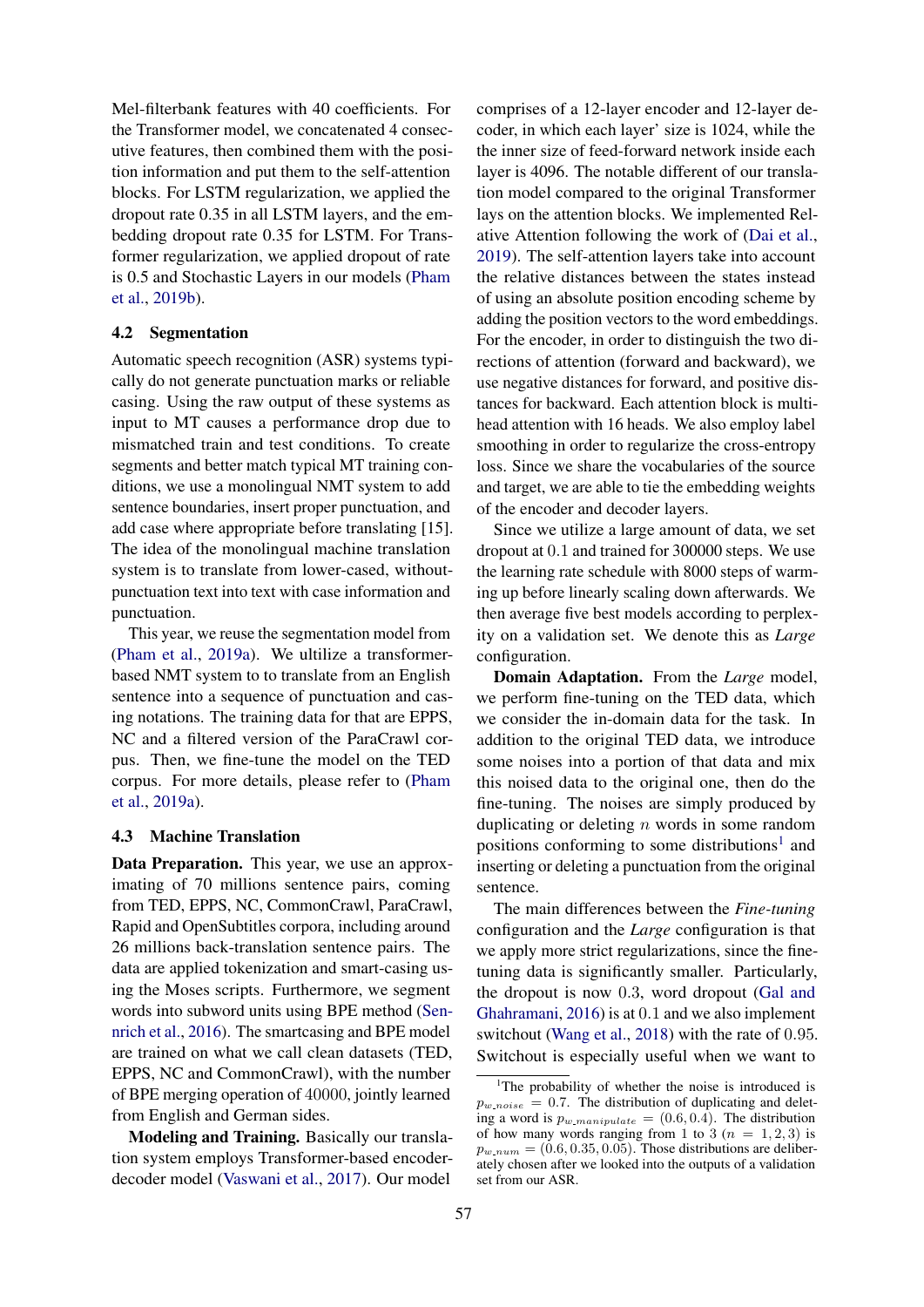simulate the noisy conditions of speech translation, in which the automatic transcripts often contain errors. We train one fine-tuned model from the original TED, and another model with the mix of TED and noised TED with the same *Fine-tuning* configuration. Both of them are trained for 2800 steps with the learning rate of 2 and the same warmup schedule as before, then again five best models of each are averaged. Finally, we ensemble these two averaged models to be our submitted system.

#### <span id="page-3-0"></span>4.4 End-to-End Model

Corpora The main source of parallel data comes from the MUST-C corpus [\(Di Gangi et al.,](#page-5-7) [2019b\)](#page-5-7) (only the English-German part) and the Speech Translation data provided by the organizer. The speech features are regenerated with the in-house Janus Recognition Toolkit.

In order to utilize the English audio utterances without aligned German translations, we generate the *synthetic* translations for the available TED Talks in the TEDLIUM dataset and furthermore the large Mozilla Common Voice (CV). Even though these datasets contain their aligned transcriptions, it is still challenging to generate the translations accordingly. The audio segmentation process in the data collection process does not necessarily force the utterances to be encapsulated within sentence borders, and also the transcriptions are often lower-cased and stripped off punctuations. As a result, we used the Transformer-based punctuation model [\(Cho et al.,](#page-5-8) [2017\)](#page-5-8) to generate punctuations for each utterance. The translation models are trained with the WMT 2018 dataset combined with OpenSubtitles as in [\(Pham et al.,](#page-6-5) [2019a\)](#page-6-5) (which still satisfy the "constrained" conditions for the evaluation campaign). It is notable that, even though we can generate better translations by using the window technique as in [\(Cho et al.,](#page-5-8) [2017\)](#page-5-8) to have better sentence boundaries, such method breaks the alignment with audio utterances. Therefore, the generated translation can be incomplete or noisy compared to the translation acquired from the available parallel corpora.

The data is further cleaned from the potential errors (in alignment). These errors can be detected by first training an ASR model, that we based on the Transformer-based ASR [\(Pham et al.,](#page-6-1) [2019b\)](#page-6-1), and then decoding the audio inputs. We then compute the GLEU score [\(Wu et al.,](#page-6-8) [2016\)](#page-6-8) between the generated and the annotated transcripts. With the

threshold of 0.67, we removed the utterances with the lower scores, and end up with the training SLT data as in Table [1](#page-0-0)

During training, the validation data is the Development set of the MuST-C corpus. The reason is that the SLT testsets often do not have the aligned audio and translation, while training end-to-end models often rely on perplexity for early stopping.

Modeling The main architecture is the deep Transformer [\(Vaswani et al.,](#page-6-0) [2017\)](#page-6-0) with stochastic layers [\(Pham et al.,](#page-6-1) [2019b\)](#page-6-1). Each model has 32 encoder layers and 12 decoder layers, and they are randomly dropped in training according to the linear schedule presented in the original work, with the top layer has the highest dropout rate  $p = 0.5$ .

In order to make training stable, we initialized the encoder of the network with the ASR model with the same configuration (so that the parameters can be transferred). We have two intermediate ASR models for this purpose, one is trained on top of TEDLIUM and MuST-C combined, and one learns from the combination of CV, TEDLIUM and MuST-C, serving two different data settings presented in the next section.

With the initialized encoder, the networks can be trained with an aggressive learning rate with 2048 warm-up rate. Label-smoothing and dropout rates are set at 0.1 and 0.25 respectively for all models. Furthermore, all speech inputs are augmented with spectral augmentation [\(Park et al.,](#page-6-9) [2019;](#page-6-9) [Bahar](#page-5-9) [et al.,](#page-5-9) [2019\)](#page-5-9). All models are trained for 100000 steps, each consists of accumulated 12000 target tokens.

Finally, in order to alleviate the weaknesses of the Transformer models when it comes to dealing with long inputs, such as speech signals, we incorporated the relative position encoding [\(Dai et al.,](#page-5-4) [2019\)](#page-5-4) into our Transformers. The self-attention layers use the relative distance between states to compute their similarity functions, instead of relying on an absolute position encoding scheme which is vulnerable for this task.

Speech segmentation A big challenge of endto-end speech translation is audio segmentation, which could harm the performance significantly. The model does not have the ability to re-segment the audio inputs compared to the cascade. Here we simply use the WerRTCVAD toolkit [\(Wiseman,](#page-6-3) [2016\)](#page-6-3) to provide the translation model with segments.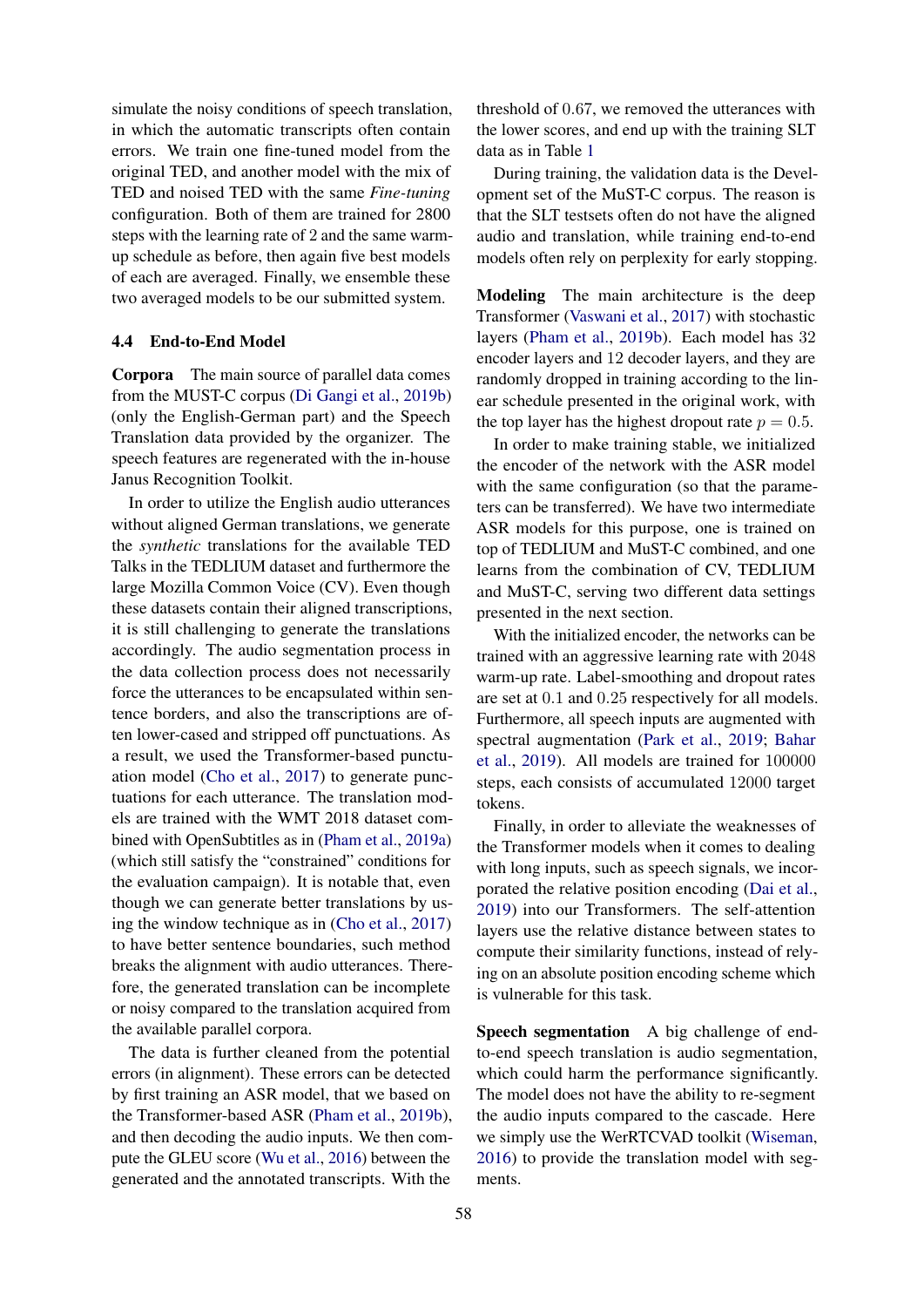<span id="page-4-0"></span>

Figure 1: Quality-latency tradeoffs of various checkpoints on the *MUST-C* test set. Metrics are determined by the official evaluation script.

<span id="page-4-1"></span>

| <b>Model</b>        | <b>BLEU</b> | AL   | DAL  | <b>AP</b> |
|---------------------|-------------|------|------|-----------|
| Offline             | 32.9        | 18.6 | 18.6 | 1.00      |
| <b>High Latency</b> | 31.5        | 6.3  | 7.2  | 0.81      |
| Medium Latency      | 31.4        | 6.0  | 6.9  | 0.80      |
| Low Latency         | 25.0        | 3.0  | 3.8  | 0.66      |

Table 3: Performance of our submitted models on the *MUST-C* test set.

#### 4.5 Experimental Results

## 4.5.1 Simultaneous Translation

We evaluate our model on the *MUST-C* test set, tst-COMMON. As each model goes through many different quality-latency trade-offs during training, we evaluated a large number of checkpoints before choosing three models for the low-latency (AL  $\leq$  3), medium latency (AL  $\leq$  6) and high-latency  $(AL \le 12)$  $(AL \le 12)$  $(AL \le 12)$  categories. Figure 1 shows all evaluated models on a quality-latency graph. The performance peaks at around 6 Average Lagging, convenient for the medium latency category. Higher latency models can reach similar performance with longer training (the shown models are trained for 1000 steps or less), but only barely exceed the peak at 6 Average Lagging, indicating that that is this model's ideal maximum latency. Table [3](#page-4-1) shows the performance of our models on the *MUST-C* test set.

#### 4.5.2 Cascade Offline Speech Translation

Speech Recognition. We tested our ASR systems on two datasets, tst2015 and How2 evaluation set. The ensemble of LSTM-based and Transformer-based sequence-to-sequence model provide the best results, which are 4.1 and 10.6 WERs respectively for two evaluation sets.

| Data              | tst $2015$ | How <sub>2</sub> |
|-------------------|------------|------------------|
| Transformer-based | 6.5        | 12.5             |
| LSTM-based        | 4.5        | 11.5             |
| Ensemble          |            | 10.6             |

Table 4: WER on tst2015 and How2 sets

Machine Translation. The SLT results on tst2014 are reported in Table [5.](#page-4-2) By fine-tuning on TED and introducing noises, we are able to gain an improvements of 0.64 BLEU points from the model which is already better than the best model of last year's evaluation.

<span id="page-4-2"></span>Table 5: Cascade SLT result on tst2014 (En-De)

| System              | $tst2014$ (BLEU) |
|---------------------|------------------|
| Large               | 25.46            |
| <b>TED Finetune</b> | 25.90            |
| Noised TED Finetune | 26.03            |
| Ensemble            | 26.10            |

#### 4.5.3 End-to-end Offline Speech Translation

We tested three different data conditions. The Small setup uses only MuST-C as the data. The Medium model is trained on MuST-C, Speech-Translation and TEDLIUM. Finally the Large one is trained on all data we have including the Mozilla CV. This naming convention only indicates the data size, while the model size and training procedure is kept the same across all settings.

We tested the models on two different setups. The tst-COMMON is provided with the MuST-C and it is not necessary to resegment the translation afterwards to match the translation reference. On the other hand, the tst2014 set requires this step, because depending on the segmentation, the hypothesis and reference can have different alignment. All of the evaluations were performed with cased BLEU scores.

<span id="page-4-3"></span>Table 6: SLT BLEU scores on MuST-C test set and tst2014 (En-De)

| Data        | MuST-C tst-COMMON | tst2014 |
|-------------|-------------------|---------|
| Small       | 25.2              | -       |
| Medium      | 30.6              | 25.4    |
| Large       | 28.0              | 23.2    |
| Large+Adapt | 28.1              | 23.3    |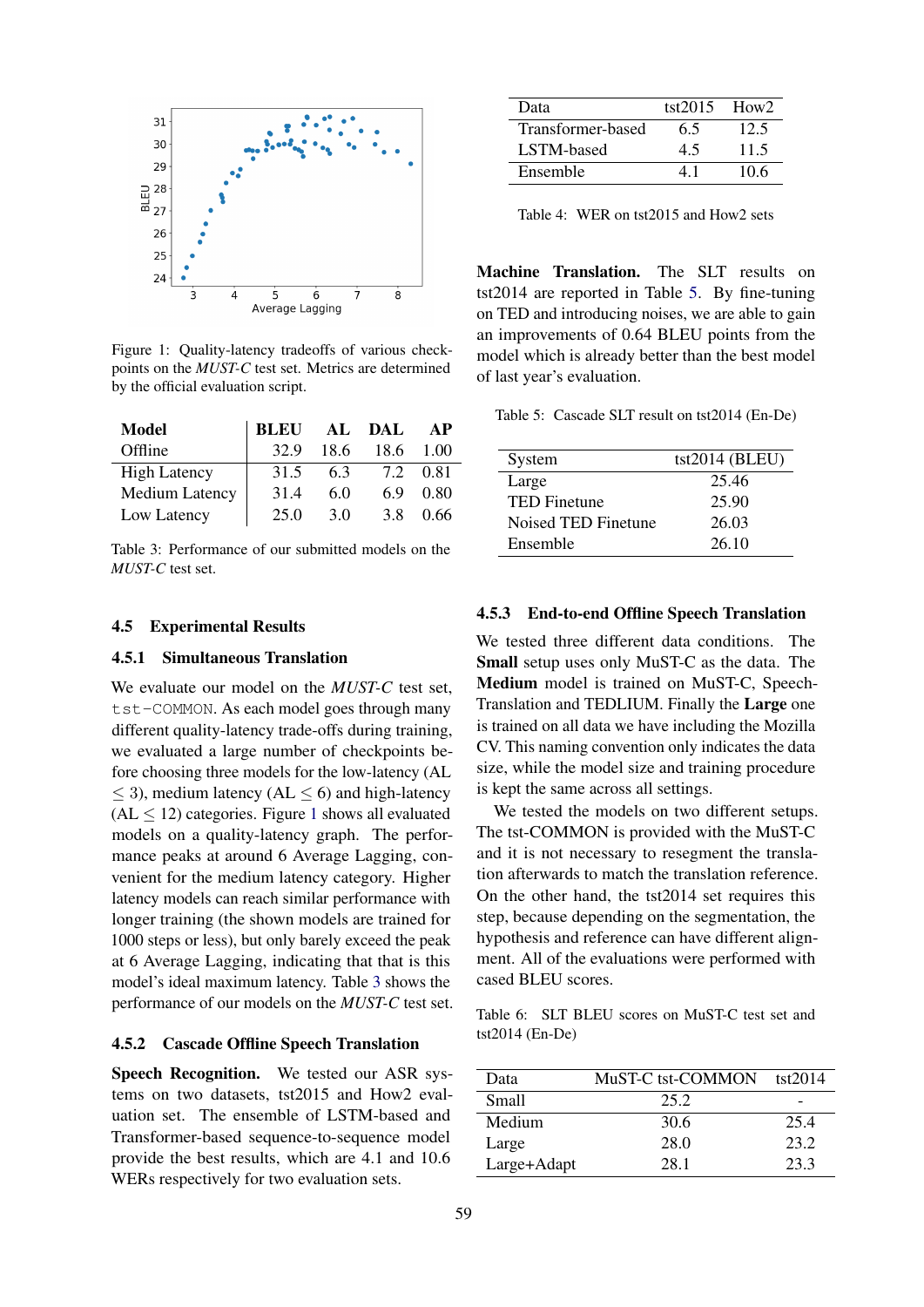We obtained the results as in [6.](#page-4-3) Our **Small** setup has achieved 25.2 BLEU scores on tst-COMMON which already outperformed the best published results on this test set [\(Di Gangi et al.,](#page-5-10) [2019a\)](#page-5-10). Adding the Speech-Translation and the TEDLIUM data helped us to further improve the result to 30.6. On the other hand, the Large setup suffered a 2 BLEU point loss compared to the Medium counterpart. This could be the result of the difference in terms of domain between the Mozilla CV and TED Talks, as well as the recording environment and the translation quality obtained with the MT models. However, even adapting these models on the MuST-C and Speech-Translation corpora cannot further improve this setup.

On the tst2014 test set, our end-to-end models achieved the best result with 25.4 BLEU scores, which is closely competitive with the best system in IWSLT 2019 [\(Pham et al.,](#page-6-5) [2019a\)](#page-6-5), which was 25.7. This indicates that a deep Transformer network can potentially reach the performance of a strong cascade pipeline with mutliple models. Simplicity is the advantage of this setup, however, when the output can be obtained directly after the feature generation step, instead of having several components which have different input and output formats.

## 5 Conclusion

At the IWSLT2020 evaluation campaign, we first presented a novel simultaneous model that can efficiently learn to wait and translate using ACT technique. Afterwards, we built two systems for offline speech translation, namely a cascade and an end-toend model using Deep Transformer networks. We showed that the end-to-end model can rival even the best cascade in challenging speech translation tests.

#### Acknowledgments

The work leading to these results has received funding from the European Union under grant agreement n◦825460 and the Federal Ministry of Education and Research (Germany)/DLR Projektträger Bereich Gesundheit under grant agreement n ◦ 01EF1803B.

## References

<span id="page-5-0"></span>Ebrahim Ansari, Nguyen Bach, Ondrej Bojar, Rol dano Cattoni, Marcello Federico, Christian Federmann, Jiatao Gu, Fei Huang, Ajay Nagesh, Matteo Negri, Jan Niehues, Elizabeth Salesky, Sebastian Stüker, and Marco Turchi. 2020. Findings of the IWSLT 2020 Evaluation Campaign. In *Proceedings of the 17th International Conference on Spoken Language Translation (IWSLT 2020)*, Seattle, USA.

- <span id="page-5-2"></span>Naveen Arivazhagan, Colin Cherry, Wolfgang Macherey, Chung-Cheng Chiu, Semih Yavuz, Ruoming Pang, Wei Li, and Colin Raffel. 2019. Monotonic infinite lookback attention for simultaneous machine translation. In *Proceedings of the 57th Annual Meeting of the Association for Computational Linguistics*, pages 1313–1323.
- <span id="page-5-9"></span>Parnia Bahar, Albert Zeyer, Ralf Schlüter, and Hermann Ney. 2019. On using specaugment for end-to-end speech translation. *arXiv preprint arXiv:1911.08876*.
- <span id="page-5-8"></span>Eunah Cho, Jan Niehues, and Alex Waibel. 2017. [NMT-based segmentation and punctuation insertion](https://doi.org/10.21437/interspeech.2017-1320) [for real-time spoken language translation.](https://doi.org/10.21437/interspeech.2017-1320) In *Interspeech 2017*. ISCA.
- <span id="page-5-4"></span>Zihang Dai, Zhilin Yang, Yiming Yang, Jaime Carbonell, Quoc Le, and Ruslan Salakhutdinov. 2019. Transformer-XL: Attentive language models beyond a fixed-length context. In *Proceedings of the 57th Annual Meeting of the Association for Computational Linguistics (ACL)*.
- <span id="page-5-10"></span>M Di Gangi, Matteo Negri, Viet Nhat Nguyen, Amirhossein Tebbifakhr, and Marco Turchi. 2019a. Data augmentation for end-to-end speech translation: FBK@IWSLT'19. In *Proceedings of the 16th International Workshop on Spoken Language Translation (IWSLT)*.
- <span id="page-5-7"></span>Mattia A. Di Gangi, Roldano Cattoni, Luisa Bentivogli, Matteo Negri, and Marco Turchi. 2019b. MuST-C: a Multilingual Speech Translation Corpus. In *Proceedings of the Conference of the North American Chapter of the Association for Computational Linguistics (NAACL)*.
- <span id="page-5-6"></span>Yarin Gal and Zoubin Ghahramani. 2016. A theoretically grounded application of dropout in recurrent neural networks. In *Advances in Neural Information Processing Systems 29 (NIPS)*.
- <span id="page-5-1"></span>Alex Graves. 2016. Adaptive computation time for recurrent neural networks. *arXiv preprint arXiv:1603.08983*.
- <span id="page-5-5"></span>Diederik Kingma and Jimmy Ba. 2015. Adam: a method for stochastic optimization (2014). *arXiv preprint arXiv:1412.6980*, 15.
- <span id="page-5-3"></span>Taku Kudo and John Richardson. 2018. Sentencepiece: A simple and language independent subword tokenizer and detokenizer for neural text processing. In *Proceedings of the 2018 Conference on Empirical Methods in Natural Language Processing: System Demonstrations*, pages 66–71.